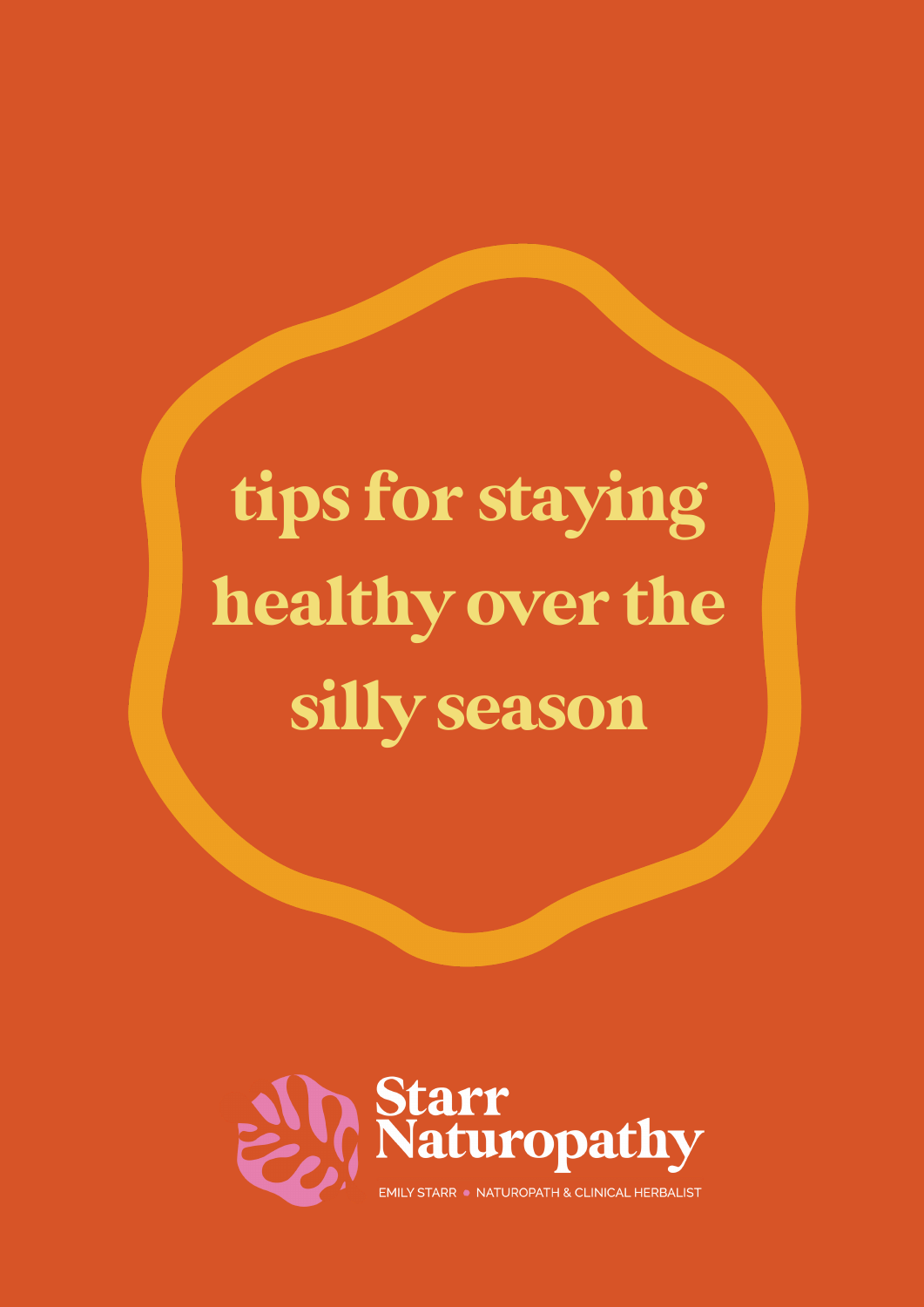

It's just like your nan always said, breakfast is the most important meal of the day. Set yourself up with a healthy and balanced breakfast before indulging. Ensure your breakfast contains a source of protein to help balance your blood sugar levels and help you feel fuller for longer. Eating breakfast also ensures you are getting a big dose of nutrients which may be required for detoxification functions later in the day.

## get enough sleep



Getting enough sleep is one of the most important things you can do for your health. Our brains contain a detoxification system called the 'glymphatic system' which only works when we are asleep. The silly season can definitely bring some late nights, but ensure you are getting minimum 7 hours sleep each night.

If you are travelling for the holidays and staying away from your own bed, consider bringing an eye mask and some ear plugs. These are a lifesaver for making you feel a little more comfortable.



#### incidental exercise

Now lets be real, no one is really going to the gym during the silly season. Ensure you stay active during this time to help improve metabolism, detoxification, and mood. Think about doing some fun forms of exercise and if you can rope in your friends and family then even better.

Head for a walk on the beach with your parents pup, play a game of backyard cricket, go surfing with your dad, or play mermaids and dolphins with your niece and nephew.